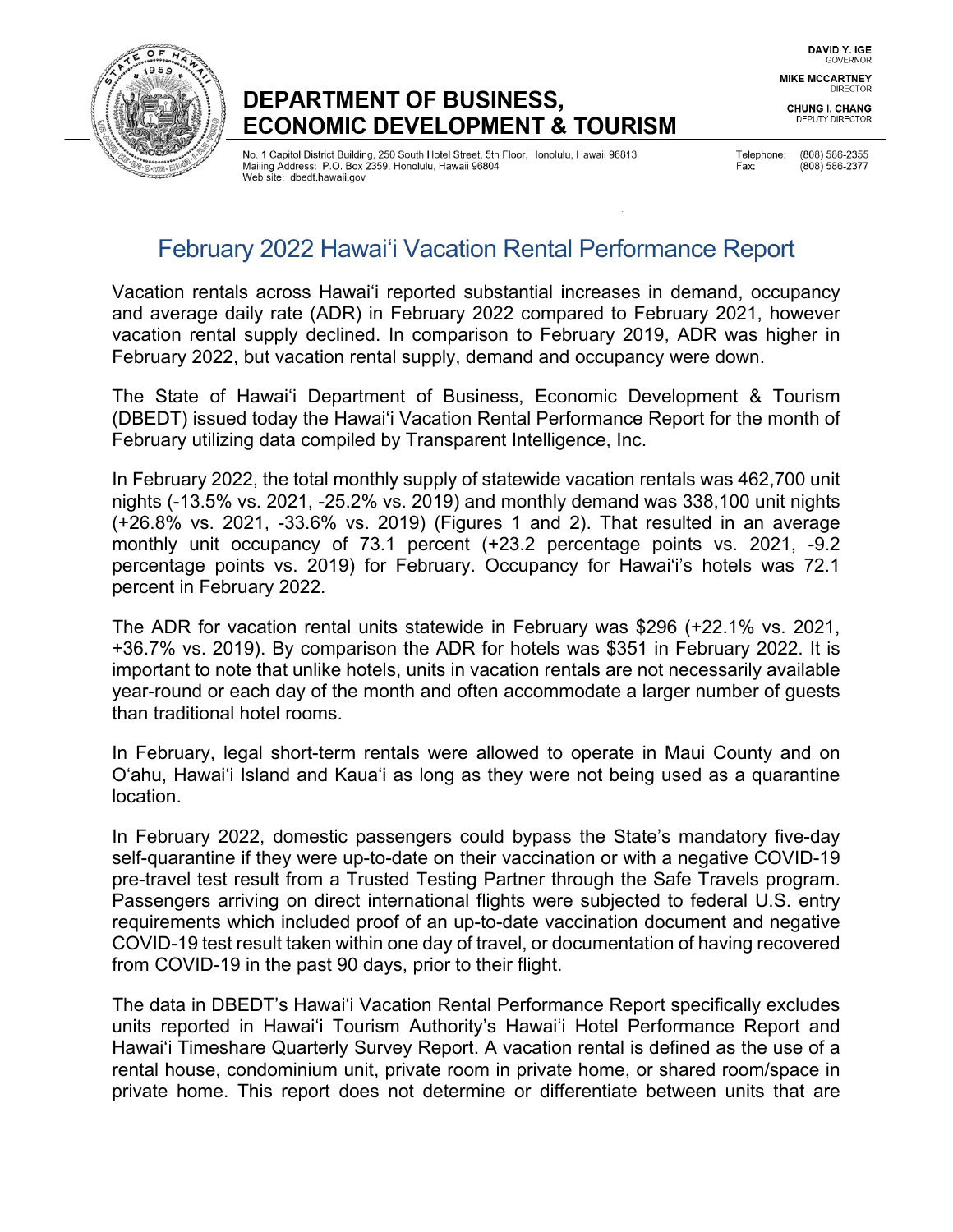February 2022 Hawai'i Vacation Rental Performance Report Page 2

permitted or unpermitted. The legality of any given vacation rental unit is determined on a county basis.

## **Island Highlights**

In February, O'ahu had the largest vacation rental supply of all four counties with 146,600 available unit nights (+19.1% vs. 2021, -34.9% vs. 2019). Unit demand was 105,200 unit nights (+53.0% vs. 2021, -42.2% vs. 2019), resulting in 71.7 percent occupancy (+15.9 percentage points vs. 2021, -9.1 percentage points vs. 2019) with ADR at \$222 (+15.8% vs. 2021, +40.1% vs. 2019). In comparison, O'ahu hotels reported ADR at \$236 and occupancy of 71.2 percent for February 2022.

Maui County vacation rental supply was 145,900 available unit nights (-31.6% vs. 2021, -13.8% vs. 2019) in February. Unit demand was 103,400 unit nights (-7.6% vs. 2021, - 29.3% vs. 2019), resulting in 70.9 percent occupancy (+18.4 percentage points vs. 2021, -15.6 percentage points vs. 2019) and ADR at \$378 (+34.7% vs. 2021, +30.0% vs. 2019). For February, Maui County hotels reported ADR at \$583 and occupancy of 69.0 percent.

The island of Hawai'i vacation rental supply was 102,600 available unit nights (-11.4% vs. 2021, -26.9% vs. 2019) in February. Unit demand was 79,100 unit nights (+14.6% vs. 2021, -27.6% vs. 2019), resulting in 77.1 percent occupancy (+17.5 percentage points vs. 2021, -0.7 percentage points vs. 2019) with ADR at \$229 (+6.2% vs. 2021, +36.4% vs. 2019). Hawai'i Island hotels reported ADR at \$403 and occupancy of 77.9 percent.

Kaua'i had the fewest number of available vacation rental unit nights in February at 67,600 (-18.5% vs. 2021, -19.5% vs. 2019). Unit demand was 50,400 unit nights (+199.8% vs. 2021, -29.8% vs. 2019), resulting in 74.5 percent occupancy (+54.2 percentage points vs. 2021, -10.9 percentage points vs. 2019) with ADR at \$388 (+25.9% vs. 2021, +35.1% vs. 2019). Kaua'i hotels reported ADR at \$375 and occupancy of 78.3 percent.

Tables of vacation rental performance statistics, including data presented in the report are available for viewing online at: [http://dbedt.hawaii.gov/visitor/vacation-rental](http://dbedt.hawaii.gov/visitor/vacation-rental-performance/)[performance/](http://dbedt.hawaii.gov/visitor/vacation-rental-performance/)

### **About the Hawai'i Vacation Rental Performance Report**

The Hawai'i Vacation Rental Performance Report is produced using data compiled by Transparent Intelligence, Inc., which was selected by the Hawai'i Tourism Authority (HTA) as the provider for these data services. This contract was transferred to DBEDT as of February 2022.

The report includes data for properties that are listed on Airbnb, Booking.com, HomeAway and TripAdvisor. Data for units included in HTA's Hawai'i Hotel Performance Report and Hawai'i Timeshare Quarterly Report have been excluded from the Hawai'i Vacation Rental Performance Report. This report also does not determine or differentiate between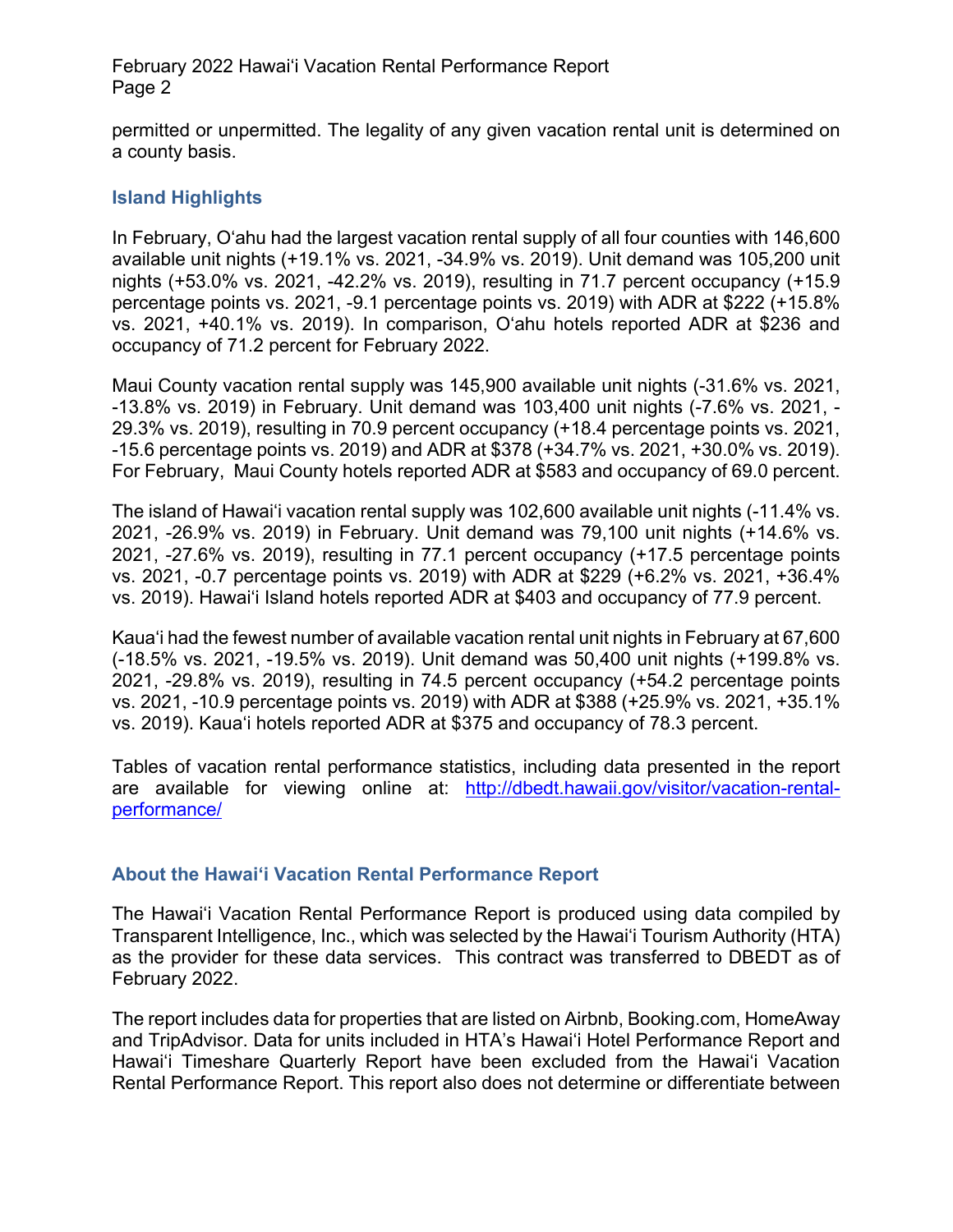#### February 2022 Hawai'i Vacation Rental Performance Report Page 3

units that are permitted or unpermitted. The legality of any given vacation rental unit is determined on a county basis. DBEDT and HTA do not support illegal vacation rentals.

Starting from May 2021, Transparent began enriching their occupancy and price calculations with a direct feed of reservations self-reported from several local property managers, with the goal of refining the accuracy of these metrics as well as improving the market coverage. Currently, approximately 4 percent of the reservations analyzed are from direct reporting. This percentage will increase as more and more property managers are joining the data co-op. Important to note, supply is not affected by this change as supply is based on active inventory. For the avoidance of doubt, Transparent defines active inventory properties as those that have a searchable listing profile on at least one of the online travel agencies websites (Airbnb, Vrbo, Booking or Tripadvisor).

For February 2022, the report included data for 24,650 units, representing 42,457 bedrooms in the Hawaiian Islands.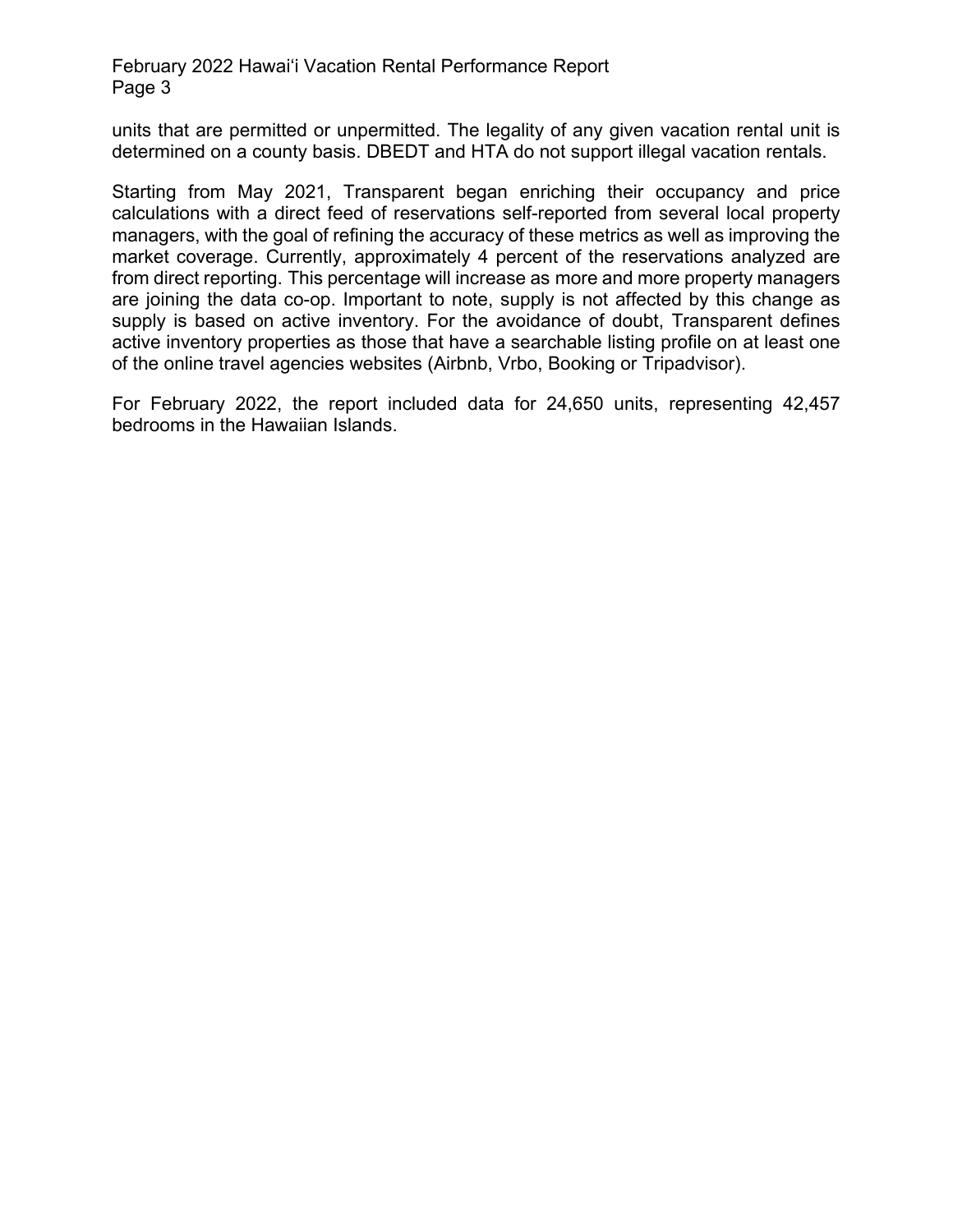|                                                       | <b>Unit Supply</b> |                   |                      | <b>Unit Demand</b> |                  |                         |                | Unit Occupancy % |                          | <b>Unit Average Daily Rate</b> |                      |                |
|-------------------------------------------------------|--------------------|-------------------|----------------------|--------------------|------------------|-------------------------|----------------|------------------|--------------------------|--------------------------------|----------------------|----------------|
|                                                       | 2022               | 2021              | $\%$<br>Change       | 2022               | 2021             | $\frac{0}{0}$<br>Change | 2022           | 2021             | Percentage<br>Pt. Change | 2022                           | 2021                 | $\%$<br>Change |
| <b>State of Hawai'i</b>                               | 462,723            | 534,932           | $-13.5%$             | 338,088            | 266,562          | 26.8%                   | 73.1%          | 49.8%            | 23.2%                    | \$296.00                       | \$242.49             | 22.1%          |
| <b>O'ahu</b>                                          | 146,588            | 123,064           | 19.1%                | 105,171            | 68,738           | 53.0%                   | 71.7%          | 55.9%            | 15.9%                    | \$221.80                       | \$191.56             | 15.8%          |
| Waikīkī                                               | 87,281             | 70,683            | 23.5%                | 64,261             | 39,320           | 63.4%                   | 73.6%          | 55.6%            | 18.0%                    | \$169.05                       | \$146.95             | 15.0%          |
| <b>Maui County</b>                                    | 145,899            | 213,158           | $-31.6%$             | 103,438            | 111,984          | $-7.6%$                 | 70.9%          | 52.5%            | 18.4%                    | \$377.93                       | \$280.56             | 34.7%          |
| Wailea/Kīhei<br>Lahaina/Kā'anapali/<br>Nāpili/Kapalua | 64,049<br>63,647   | 103,025<br>90,183 | $-37.8%$<br>$-29.4%$ | 44,332<br>45,531   | 52,496<br>48,098 | $-15.6%$<br>$-5.3%$     | 69.2%<br>71.5% | 51.0%<br>53.3%   | 18.3%<br>18.2%           | \$333.81<br>\$460.46           | \$259.88<br>\$315.15 | 28.4%<br>46.1% |
| <b>Island of Hawai'i</b>                              | 102,612            | 115,752           | -11.4%               | 79,117             | 69,041           | 14.6%                   | 77.1%          | 59.6%            | 17.5%                    | \$228.82                       | \$215.38             | 6.2%           |
| Kona                                                  | 47,121             | 56,517            | $-16.6%$             | 36,443             | 34,087           | 6.9%                    | 77.3%          | 60.3%            | 17.0%                    | \$231.43                       | \$180.52             | 28.2%          |
| Hilo/Honoka'a                                         | 26,040             | 18,913            | 37.7%                | 20,600             | 11,805           | 74.5%                   | 79.1%          | 62.4%            | 16.7%                    | \$136.61                       | \$115.45             | 18.3%          |
| <b>Kaua'i</b>                                         | 67,624             | 82,958            | $-18.5%$             | 50,362             | 16,799           | 199.8%                  | 74.5%          | 20.3%            | 54.2%                    | \$388.26                       | \$308.49             | 25.9%          |

# **Figure 1: Hawai'i Vacation Rental Performance February 2022**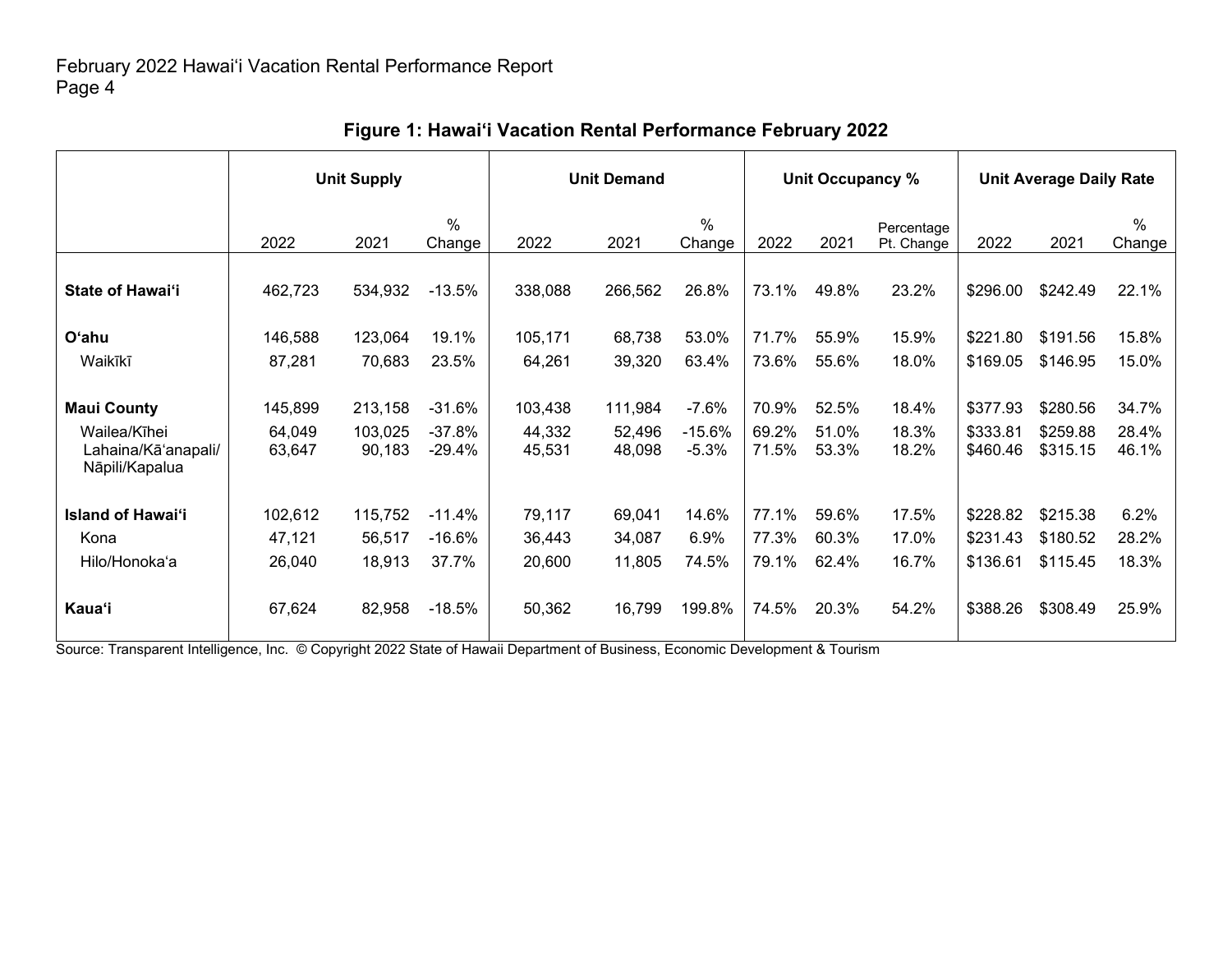|                                                                             | <b>Unit Supply</b>          |                             |                                  | <b>Unit Demand</b>          |                             |                                  |                         | Unit Occupancy %        |                                  | <b>Unit Average Daily Rate</b>   |                                  |                         |
|-----------------------------------------------------------------------------|-----------------------------|-----------------------------|----------------------------------|-----------------------------|-----------------------------|----------------------------------|-------------------------|-------------------------|----------------------------------|----------------------------------|----------------------------------|-------------------------|
|                                                                             | 2022                        | 2019                        | $\frac{0}{0}$<br>Change          | 2022                        | 2019                        | $\%$<br>Change                   | 2022                    | 2019                    | Percentage<br>Pt. Change         | 2022                             | 2019                             | $\frac{0}{0}$<br>Change |
| <b>State of Hawai'i</b>                                                     | 462,723                     | 618,826                     | $-25.2%$                         | 338,088                     | 509,305                     | $-33.6%$                         | 73.1%                   | 82.3%                   | $-9.2%$                          | \$296.00                         | \$216.56                         | 36.7%                   |
| <b>O'ahu</b><br>Waikīkī                                                     | 146,588<br>87,281           | 225,185<br>84,632           | $-34.9%$<br>3.1%                 | 105,171<br>64,261           | 182,026<br>71,692           | $-42.2%$<br>$-10.4%$             | 71.7%<br>73.6%          | 80.8%<br>84.7%          | $-9.1%$<br>$-11.1%$              | \$221.80<br>\$169.05             | \$158.34<br>\$147.19             | 40.1%<br>14.9%          |
| <b>Maui County</b><br>Wailea/Kīhei<br>Lahaina/Kā'anapali/<br>Nāpili/Kapalua | 145,899<br>64,049<br>63,647 | 169,222<br>75,855<br>69,241 | $-13.8%$<br>$-15.6%$<br>$-8.1%$  | 103,438<br>44,332<br>45,531 | 146,309<br>65,606<br>60,029 | $-29.3%$<br>$-32.4%$<br>$-24.2%$ | 70.9%<br>69.2%<br>71.5% | 86.5%<br>86.5%<br>86.7% | $-15.6%$<br>$-17.3%$<br>$-15.2%$ | \$377.93<br>\$333.81<br>\$460.46 | \$290.75<br>\$297.06<br>\$318.17 | 30.0%<br>12.4%<br>44.7% |
| <b>Island of Hawai'i</b><br>Kona<br>Hilo/Honoka'a                           | 102,612<br>47,121<br>26,040 | 140,425<br>66,873<br>29,313 | $-26.9%$<br>$-29.5%$<br>$-11.2%$ | 79,117<br>36,443<br>20,600  | 109,264<br>56,401<br>19,669 | $-27.6%$<br>$-35.4%$<br>4.7%     | 77.1%<br>77.3%<br>79.1% | 77.8%<br>84.3%<br>67.1% | $-0.7%$<br>$-7.0%$<br>12.0%      | \$228.82<br>\$231.43<br>\$136.61 | \$167.74<br>\$142.59<br>\$86.58  | 36.4%<br>62.3%<br>57.8% |
| Kauaʻi                                                                      | 67,624                      | 83,994                      | $-19.5%$                         | 50,362                      | 71,706                      | $-29.8%$                         | 74.5%                   | 85.4%                   | $-10.9%$                         | \$388.26                         | \$287.38                         | 35.1%                   |

# **Figure 2: Hawai'i Vacation Rental Performance February 2022 vs. 2019**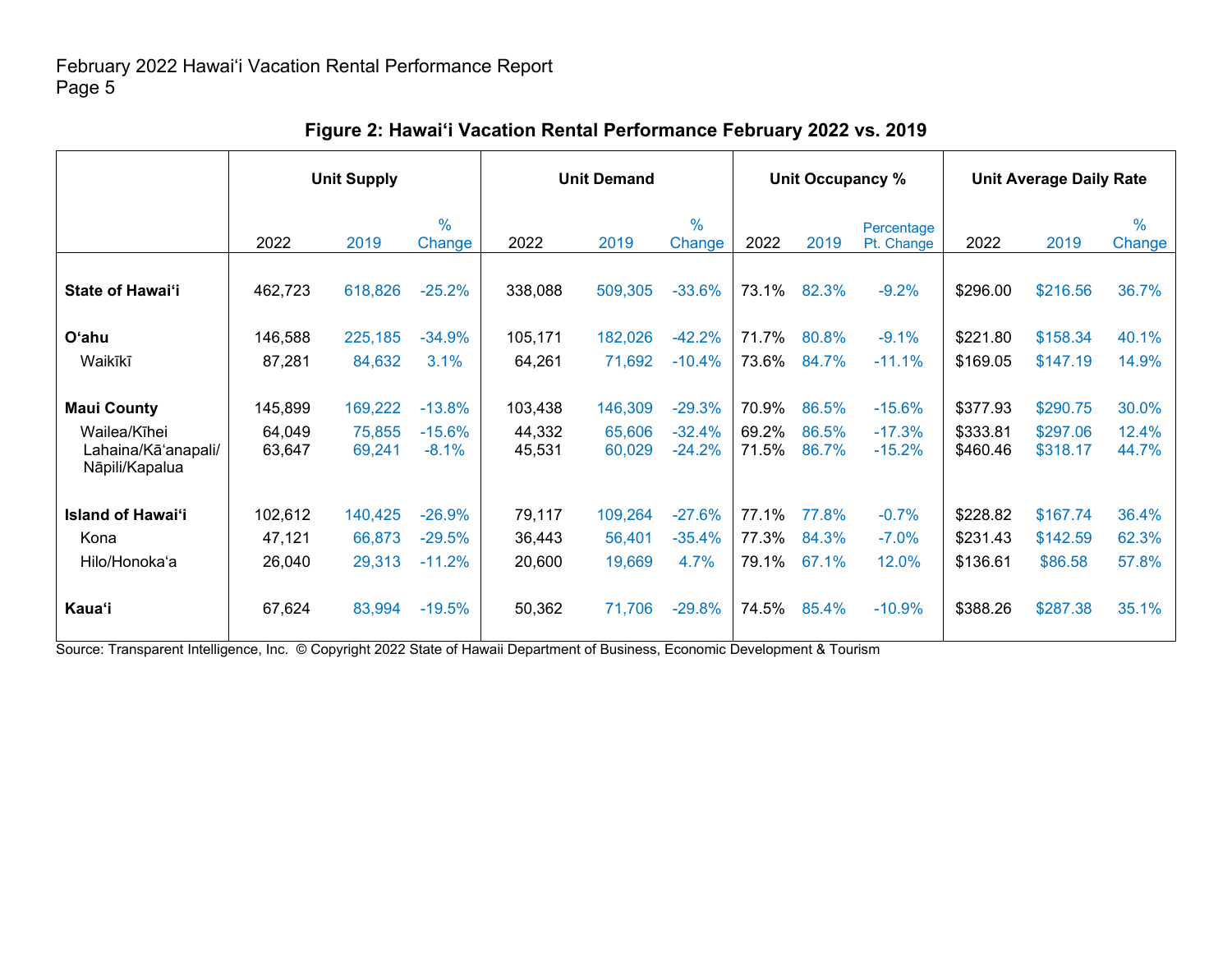|                                                       | <b>Unit Supply</b> |                    |                         |                  | <b>Unit Demand</b> |                 |                | Unit Occupancy % |                          | <b>Unit Average Daily Rate</b> |                      |                |
|-------------------------------------------------------|--------------------|--------------------|-------------------------|------------------|--------------------|-----------------|----------------|------------------|--------------------------|--------------------------------|----------------------|----------------|
|                                                       | 2022               | 2021               | $\frac{0}{0}$<br>Change | 2022             | 2021               | $\%$<br>Change  | 2022           | 2021             | Percentage<br>Pt. Change | 2022                           | 2021                 | $\%$<br>Change |
| <b>State of Hawai'i</b>                               | 990,694            | 1,208,818          | $-18.0\%$               | 693,930          | 531,039            | 30.7%           | 70.0%          | 43.9%            | 59.4%                    | \$295.40                       | \$242.00             | 22.1%          |
| O'ahu                                                 | 306,808            | 276,109            | 11.1%                   | 210,963          | 140,378            | 50.3%           | 68.8%          | 50.8%            | 35.2%                    | \$221.76                       | \$192.10             | 15.4%          |
| Waikīkī                                               | 181,732            | 164,192            | 10.7%                   | 129,277          | 81,666             | 58.3%           | 71.1%          | 49.7%            | 43.0%                    | \$170.82                       | \$149.36             | 14.4%          |
| <b>Maui County</b>                                    | 320,063            | 485,176            | $-34.0%$                | 218,511          | 220,504            | $-0.9%$         | 68.3%          | 45.4%            | 50.2%                    | \$370.17                       | \$281.80             | 31.4%          |
| Wailea/Kīhei<br>Lahaina/Kā'anapali/<br>Nāpili/Kapalua | 140,100<br>140,795 | 234,259<br>207,990 | $-40.2%$<br>$-32.3%$    | 94,182<br>96,342 | 103,286<br>95,587  | $-8.8%$<br>0.8% | 67.2%<br>68.4% | 44.1%<br>46.0%   | 52.5%<br>48.9%           | \$330.59<br>\$445.69           | \$260.72<br>\$316.55 | 26.8%<br>40.8% |
| <b>Island of Hawai'i</b>                              | 216,789            | 257,129            | $-15.7%$                | 161,297          | 137,148            | 17.6%           | 74.4%          | 53.3%            | 39.5%                    | \$233.21                       | \$213.84             | 9.1%           |
| Kona                                                  | 99,697             | 127,662            | $-21.9%$                | 74,952           | 68,582             | 9.3%            | 75.2%          | 53.7%            | 39.9%                    | \$229.11                       | \$184.30             | 24.3%          |
| Hilo/Honoka'a                                         | 53,774             | 41,410             | 29.9%                   | 40,882           | 24,138             | 69.4%           | 76.0%          | 58.3%            | 30.4%                    | \$135.43                       | \$111.67             | 21.3%          |
| Kauaʻi                                                | 147,034            | 190,404            | $-22.8%$                | 103,159          | 33,009             | 212.5%          | 70.2%          | 17.3%            | 304.7%                   | \$384.87                       | \$305.43             | 26.0%          |

# **Figure 3: Hawai'i Vacation Rental Performance Year-to-Date February 2022**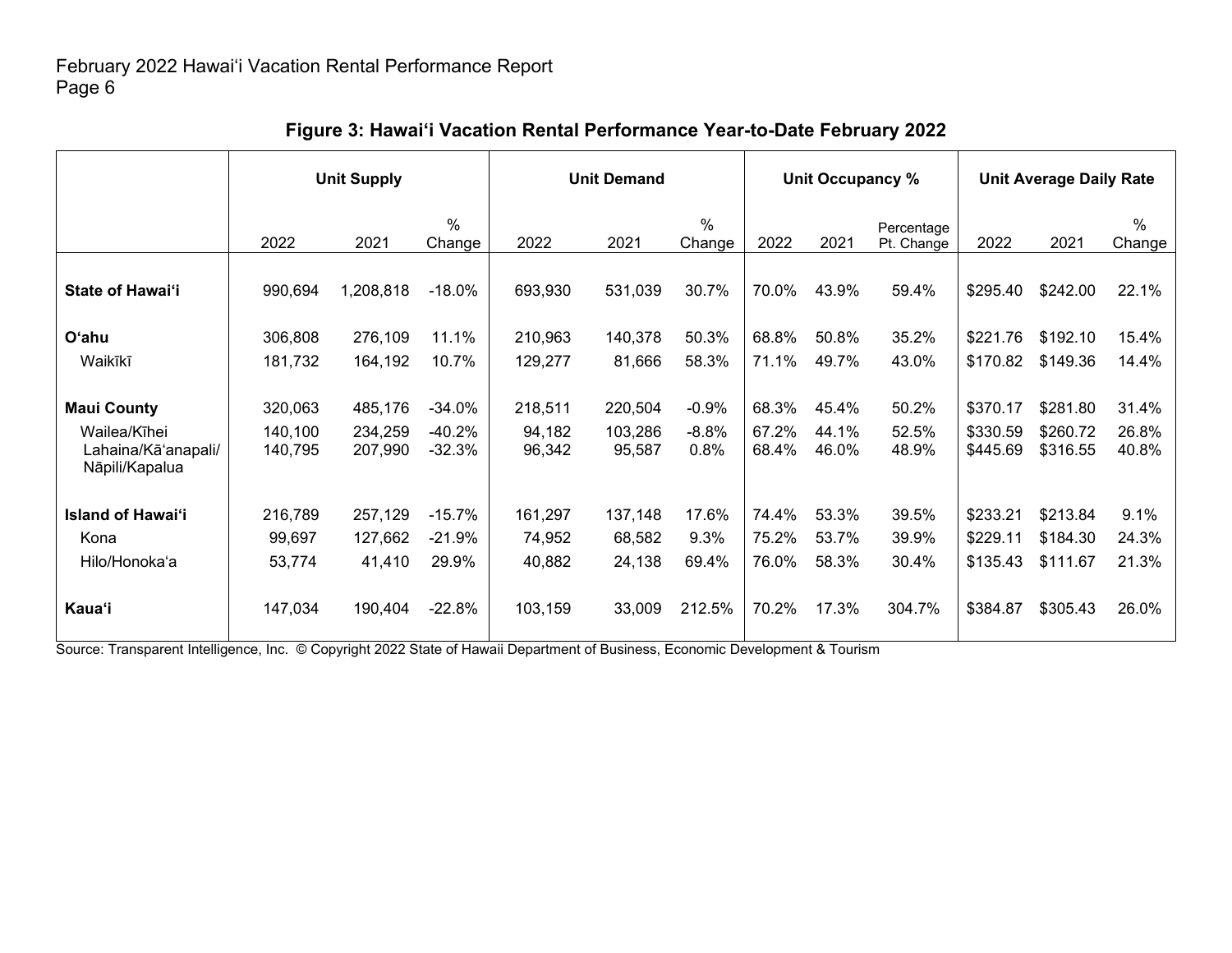|                                                                             | <b>Unit Supply</b>            |                               |                                  | <b>Unit Demand</b>          |                               |                                  | Unit Occupancy %        |                         |                                  | <b>Unit Average Daily Rate</b>   |                                  |                         |
|-----------------------------------------------------------------------------|-------------------------------|-------------------------------|----------------------------------|-----------------------------|-------------------------------|----------------------------------|-------------------------|-------------------------|----------------------------------|----------------------------------|----------------------------------|-------------------------|
|                                                                             | 2022                          | 2019                          | $\frac{0}{0}$<br>Change          | 2022                        | 2019                          | $\frac{0}{0}$<br>Change          | 2022                    | 2019                    | Percentage<br>Pt. Change         | 2022                             | 2019                             | $\%$<br>Change          |
| State of Hawai'i                                                            | 990,694                       | 1,352,400                     | $-26.7%$                         | 693,930                     | 1,082,763                     | $-35.9%$                         | 70.0%                   | 80.1%                   | $-12.5%$                         | \$295.40                         | \$217.52                         | 35.8%                   |
| <b>O'ahu</b>                                                                | 306,808                       | 484,907                       | $-36.7%$                         | 210,963                     | 376,079                       | $-43.9%$                         | 68.8%                   | 77.6%                   | $-11.3%$                         | \$221.76                         | \$158.99                         | 39.5%                   |
| Waikīkī                                                                     | 181,732                       | 183,892                       | $-1.2%$                          | 129,277                     | 148,844                       | $-13.1%$                         | 71.1%                   | 80.9%                   | $-12.1%$                         | \$170.82                         | \$148.84                         | 14.8%                   |
| <b>Maui County</b><br>Wailea/Kīhei<br>Lahaina/Kā'anapali/<br>Nāpili/Kapalua | 320,063<br>140,100<br>140,795 | 380,550<br>171,556<br>154,123 | $-15.9%$<br>$-18.3%$<br>$-8.6%$  | 218,511<br>94,182<br>96,342 | 324,459<br>145,343<br>132,578 | $-32.7%$<br>$-35.2%$<br>$-27.3%$ | 68.3%<br>67.2%<br>68.4% | 85.3%<br>84.7%<br>86.0% | $-19.9%$<br>$-20.7%$<br>$-20.5%$ | \$370.17<br>\$330.59<br>\$445.69 | \$287.92<br>\$293.12<br>\$316.24 | 28.6%<br>12.8%<br>40.9% |
| <b>Island of Hawai'i</b><br>Kona<br>Hilo/Honoka'a                           | 216,789<br>99,697<br>53,774   | 306,033<br>148,106<br>61,805  | $-29.2%$<br>$-32.7%$<br>$-13.0%$ | 161,297<br>74,952<br>40,882 | 230,318<br>120,645<br>39,482  | $-30.0%$<br>$-37.9%$<br>3.5%     | 74.4%<br>75.2%<br>76.0% | 75.3%<br>81.5%<br>63.9% | $-1.1%$<br>$-7.7%$<br>19.0%      | \$233.21<br>\$229.11<br>\$135.43 | \$169.99<br>\$144.85<br>\$87.72  | 37.2%<br>58.2%<br>54.4% |
| <b>Kaua</b> 'i                                                              | 147,034                       | 180,910                       | $-18.7%$                         | 103,159                     | 151,907                       | $-32.1%$                         | 70.2%                   | 84.0%                   | $-16.4%$                         | \$384.87                         | \$284.13                         | 35.5%                   |

# **Figure 4: Hawai'i Vacation Rental Performance Year-to-Date February 2022 vs. 2019**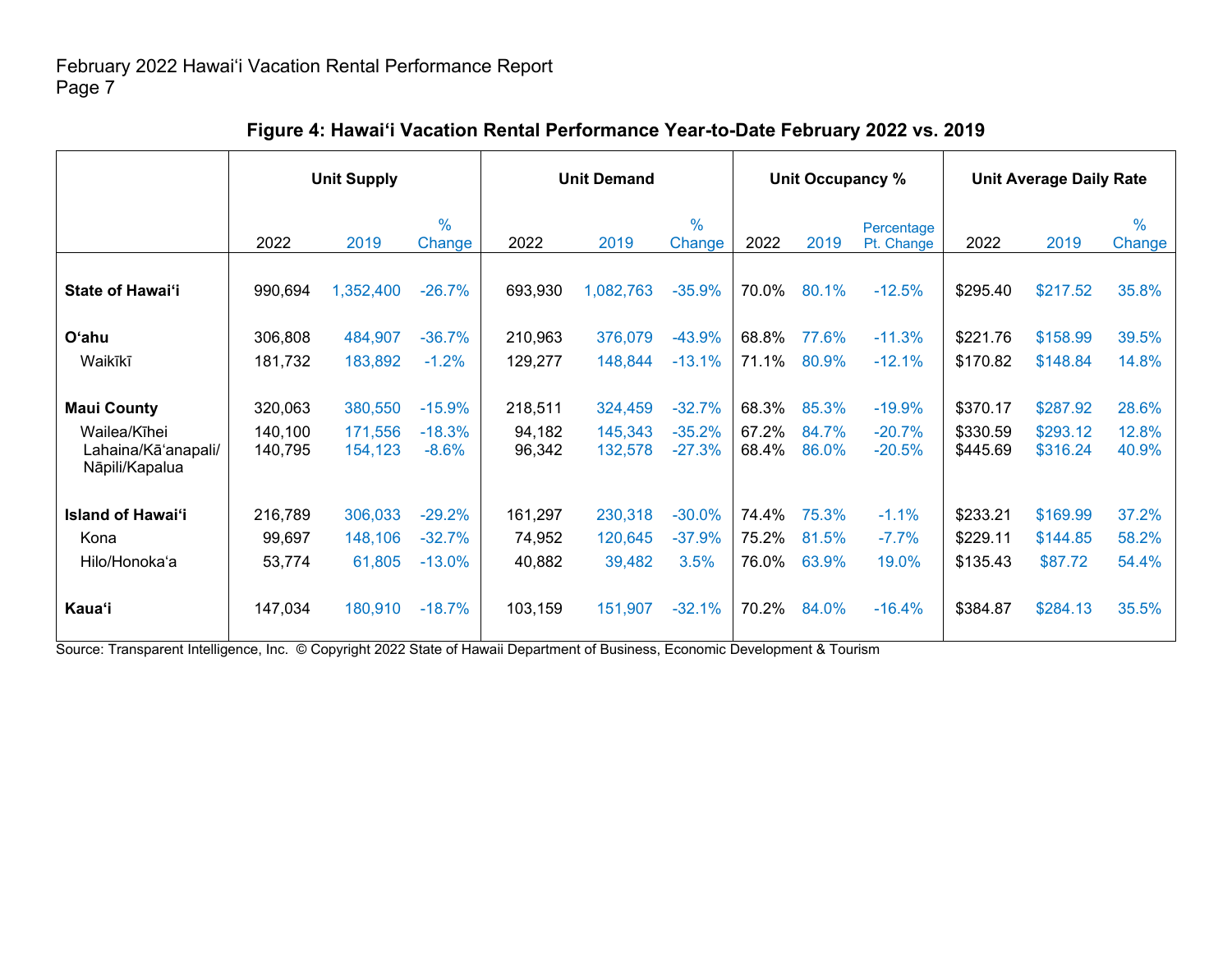



Source: Transparent Intelligence, Inc. © Copyright 2022 State of Hawaii Department of Business, Economic Development & Tourism.



**Figure 6: Monthly O'ahu Vacation Rental Performance - 2022 vs. 2021 vs. 2019**

Source: Transparent Intelligence, Inc. © Copyright 2022 State of Hawaii Department of Business, Economic Development & Tourism.



### **Figure 7: Monthly Maui County Vacation Rental Performance - 2022 vs. 2021 vs. 2019**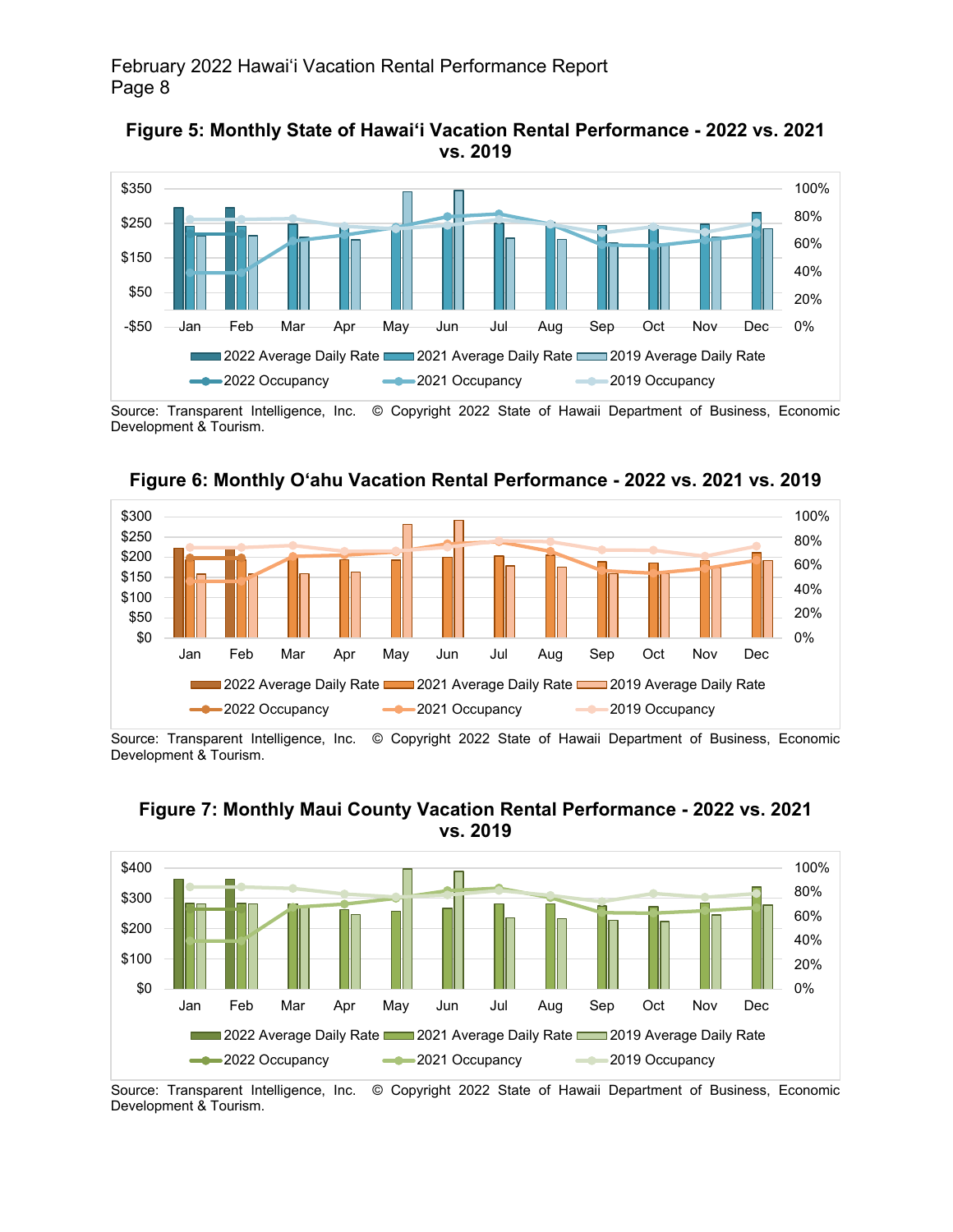



Source: Transparent Intelligence, Inc. © Copyright 2022 State of Hawaii Department of Business, Economic Development & Tourism.



**Figure 9: Monthly Kaua'i Vacation Rental Performance - 2022 vs. 2021 vs. 2019**

Source: Transparent Intelligence, Inc. © Copyright 2022 State of Hawaii Department of Business, Economic Development & Tourism.